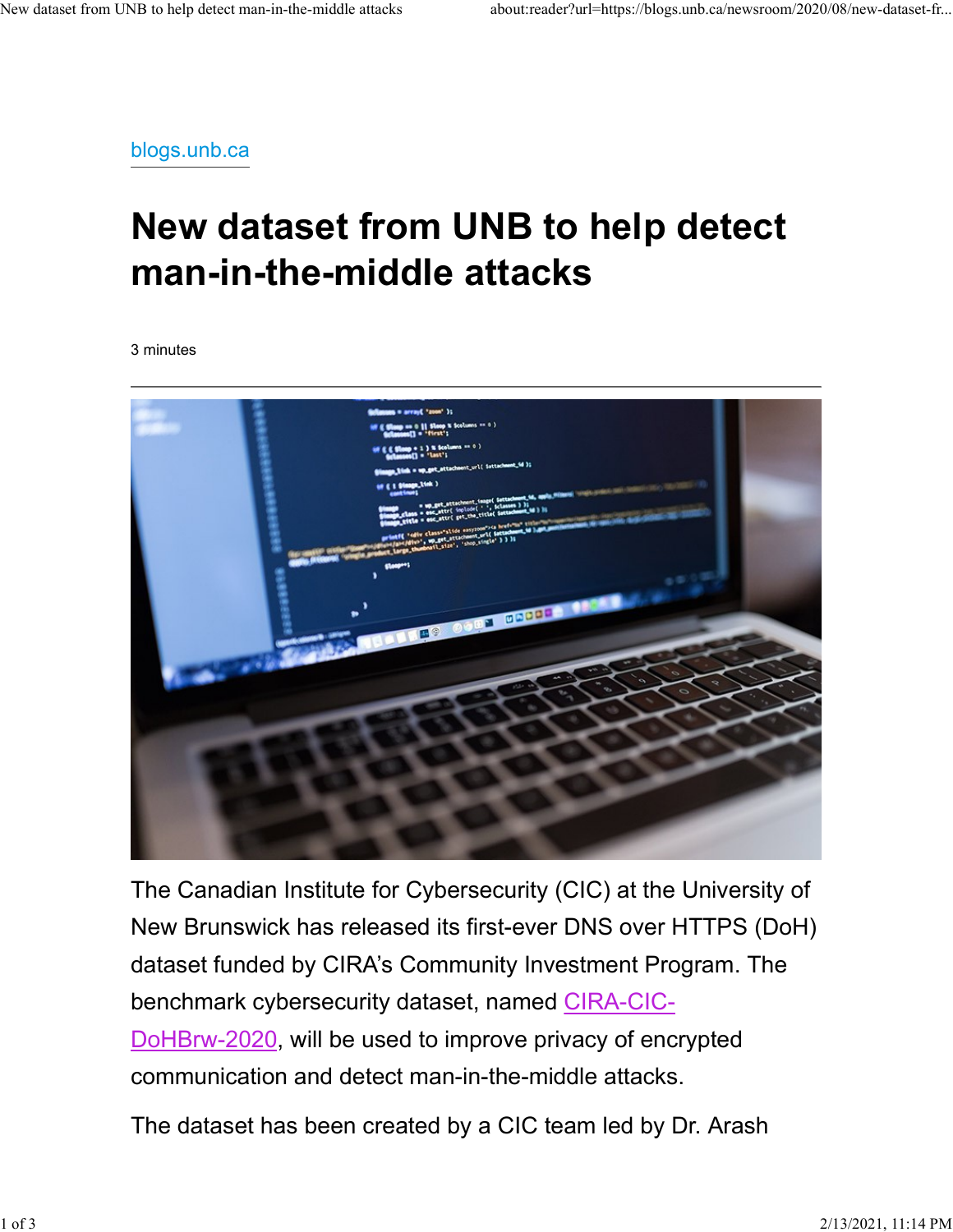Habibi Lashkari, CIC's research coordinator and assistant professor in UNB Fredericton's faculty of computer science. The project is funded by Canadian Internet Registration Authority's supports initiatives that build a trusted internet for Canadians. The representative dataset contains encrypted DNS packets and traffic flows to detect eavesdropping and tunneling activities and characterize DoH traffic.

This is the first in a series of two datasets of this kind. It collects encrypted DNS queries and responses at web browser, whilst the second dataset will be deployed at a larger level and will be capturing malicious DNS requests and responses at DoH server. It will be named CIRA-CIC-DoHPrx-2020 and will be released soon.

"Since DoH is still an evolving area, a representative dataset can open several research directions for fellow researchers and scholars to identify security issues in DoH and use this dataset to evaluate their new solutions and approaches," says Dr. Lashkari.

Since joining UNB five years ago, Dr. Lashkari has been involved in the generation of several datasets such as VPN Traffic (ISCX-VPN-2016), Malicious and Obfuscated URLs (ISCX-URL-2016), Tor Traffic (ISCX-Tor-2017), Android Adware (ISCX-AAGM-2017), Android Malware (CIC-AndMal-2017 and InvesAndMal2019), Intrusion Detection and Prevention (CIC-IDS-2017 and CSE-CIC-IDS-2018), and DDoS (CICDDoS2019). These datasets have been used by industry and academia around the world to test their algorithms, solutions and techniques.

"CIRA believes in the importance of DNS encryption as the next important internet standard to help protect the personal privacy of Canadians from corporations and hackers," says Byron Holland,